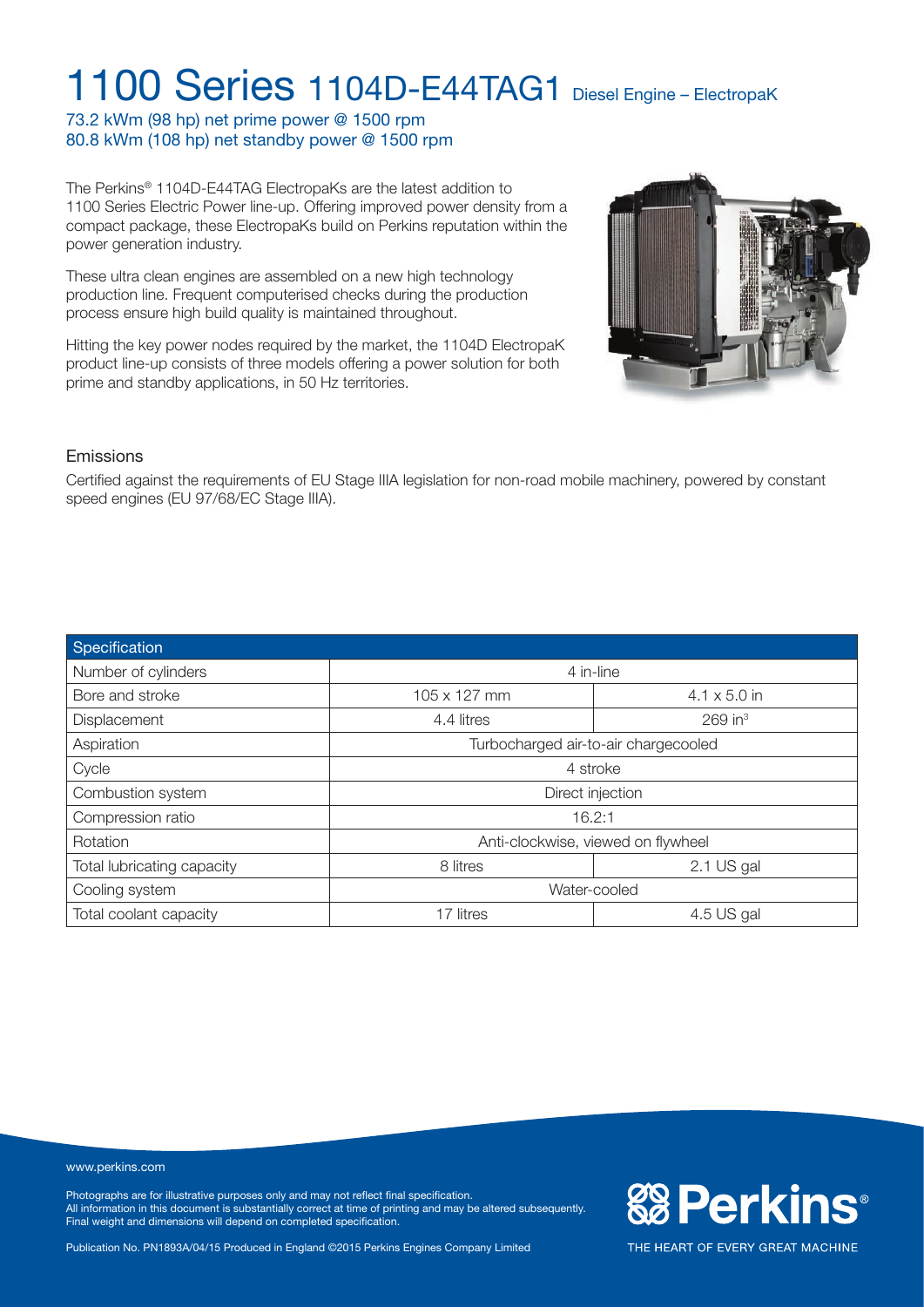73.2 kWm (98 hp) net prime power @ 1500 rpm 80.8 kWm (108 hp) net standby power @ 1500 rpm

#### Features and benefits

#### Power to meet your needs

• Hitting the key power nodes required by the market, the 1104D-E44TAG1 ElectropaK has been developed to provide a clean and cost effective power solution

#### State of the art design

• The 1104D utilises the latest common-rail fuel system technologies with a closely optimised air-management system, which is overseen by the latest generation of electronic engine control. This allows the 1104D range to deliver high power density and excellent fuel economy with low exhaust emissions and minimum heat rejection

#### Worldwide power solution

<sup>l</sup> The 1104D has been designed to be worldwide fuel tolerant, and 5% biofuel (RME) options are available to meet local market needs

#### Lower operating costs

- The 1104D maintains Tier 2 fuel economy, allowing customers to keep existing fuel tanks
- Service intervals are 500 hours standard
- Warranties and Service Contracts

We provide one-year warranties for constant speed engines and two-year warranties for variable speed models, as standard. These are supported by multilevel Extended Service Contracts that can be bought additionally Discover more: www.perkins.esc

• Low usage warranty package is also available

#### Product support

- Perkins actively pursues product support excellence by ensuring our distribution network invest in their territory strengthening relationships and providing more value to you, our customer
- Through an experienced global network of distributors and dealers, fully trained engine experts deliver total service support around the clock, 365 days a year. They have a comprehensive suite of web based tools at their fingertips covering technical information, parts identification and ordering systems, all dedicated to maximising the productivity of your engine
- Throughout the entire life of a Perkins engine, we provide access to genuine OE specification parts and service. We give 100% reassurance that you receive the very best in terms of quality for lowest possible cost .. wherever your Perkins powered machine is operating in the world
- $\bullet$  To find your local distributor: www.perkins.com/distributor

www.perkins.com

Photographs are for illustrative purposes only and may not reflect final specification. All information in this document is substantially correct at time of printing and may be altered subsequently. Final weight and dimensions will depend on completed specification.



Publication No. PN1893A/04/15 Produced in England ©2015 Perkins Engines Company Limited

THE HEART OF EVERY GREAT MACHINE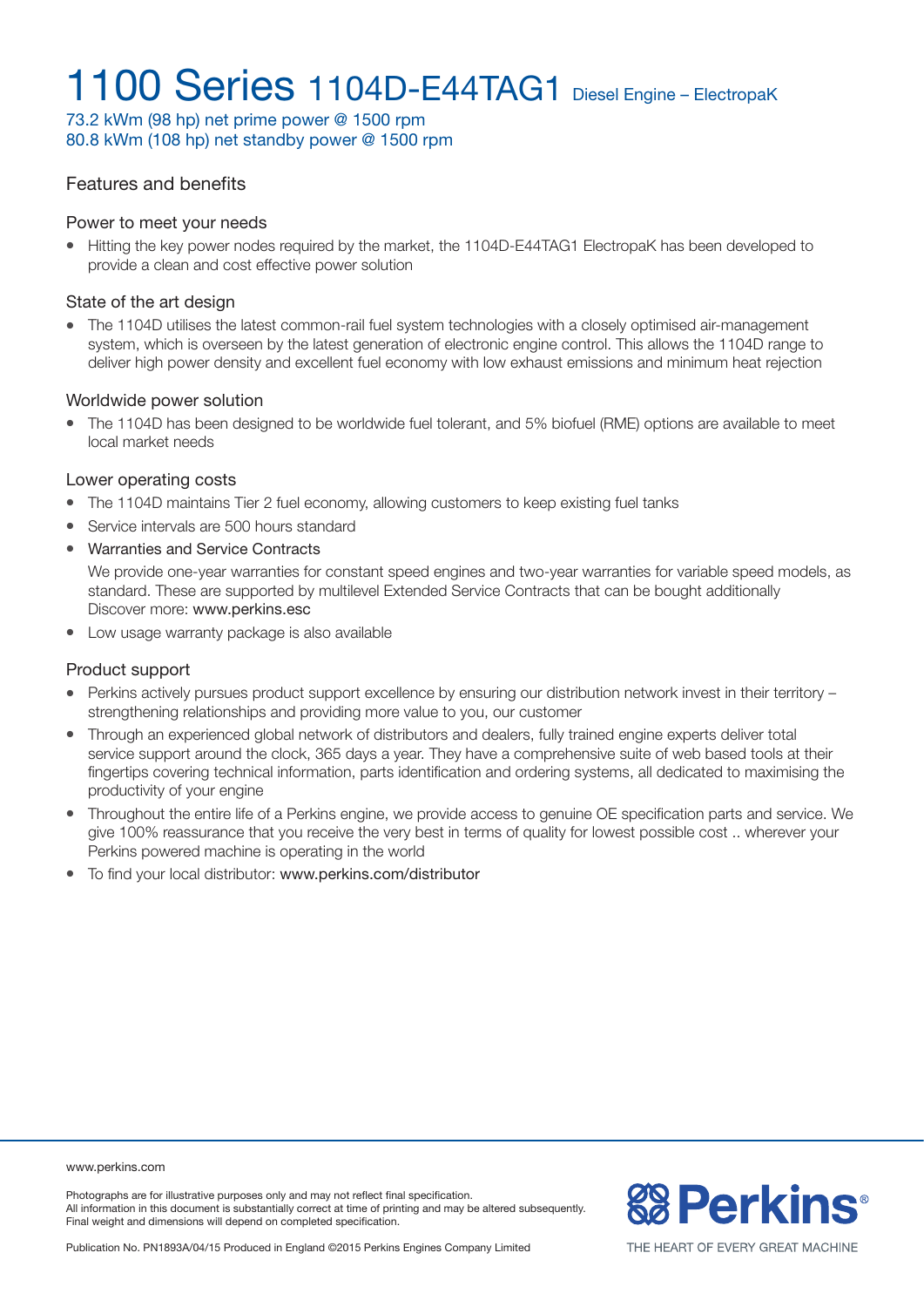73.2 kWm (98 hp) net prime power @ 1500 rpm 80.8 kWm (108 hp) net standby power @ 1500 rpm

### Technical information

#### Air inlet

• Mounted air filter and turbocharger

#### Cooling system

- 22 inch belt-driven pusher fan and guards
- Radiator (incorporating air-to-air charge cooler)
- Water pump

#### Electric system

- 12 volt starter motor
- 12 volt, 65 amp alternator with DC output

#### Flywheel and housing

- High inertia flywheel to SAE J620 Size 10/11
- SAE3 flywheel housing

#### Fuel system

- Electronic governing (conforms to Class G3 ISO 8528-5)
- Fuel filter

#### **Literature**

• Users Handbook

#### Lubrication system

- Wet cast iron sump with filler and dipstick
- $\bullet$  Oil filter

#### Start aids

• Glow plugs

www.perkins.com

Photographs are for illustrative purposes only and may not reflect final specification. All information in this document is substantially correct at time of printing and may be altered subsequently. Final weight and dimensions will depend on completed specification.



THE HEART OF EVERY GREAT MACHINE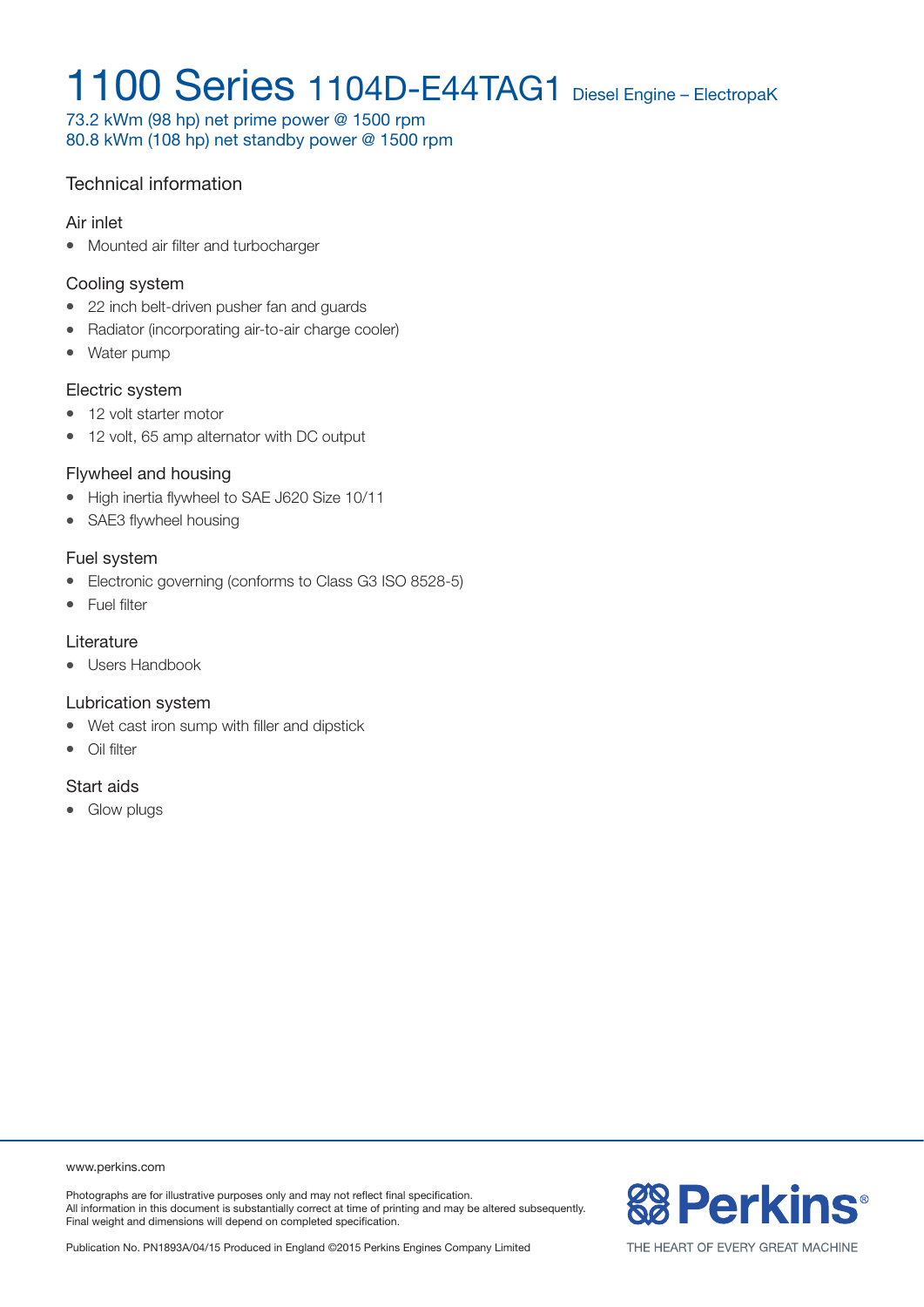73.2 kWm (98 hp) net prime power @ 1500 rpm 80.8 kWm (108 hp) net standby power @ 1500 rpm



| Engine package weights and dimensions |         |           |  |  |  |
|---------------------------------------|---------|-----------|--|--|--|
| Length                                | 1358 mm | 53.4 in   |  |  |  |
| Width                                 | 749 mm  | 29.5 in   |  |  |  |
| Height                                | 1086 mm | 42.7 in   |  |  |  |
| Weight (dry)                          | 465 kg  | $1025$ lb |  |  |  |

www.perkins.com

Photographs are for illustrative purposes only and may not reflect final specification. All information in this document is substantially correct at time of printing and may be altered subsequently. Final weight and dimensions will depend on completed specification.

**& Perkins®** 

Publication No. PN1893A/04/15 Produced in England ©2015 Perkins Engines Company Limited

THE HEART OF EVERY GREAT MACHINE